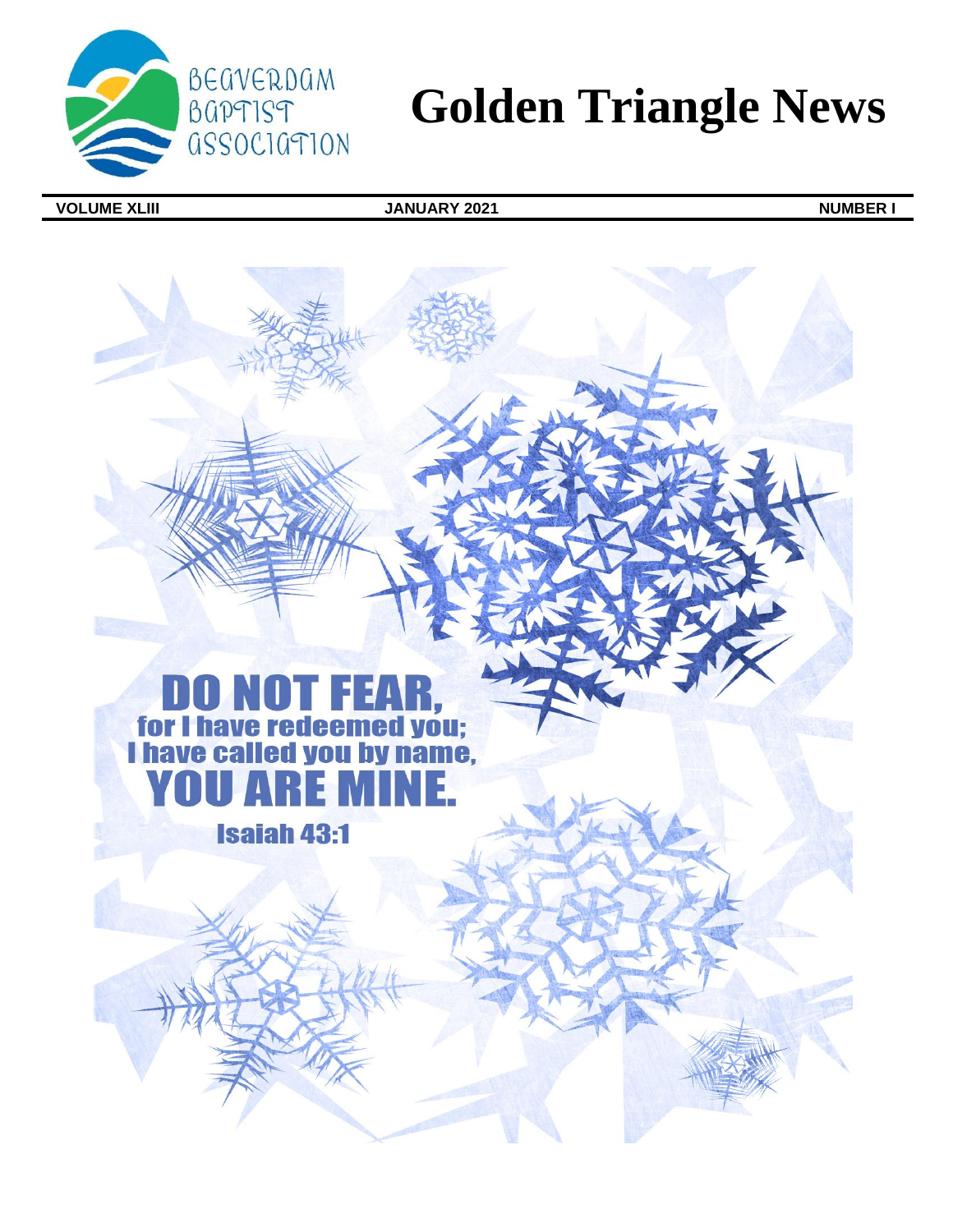## **From the DOM,**

Happy New Year! What an exciting time for us as we bid farewell to 2020 and enter into 2021 with great excitement and anticipation. I'm sure that this new year will be filled with many incredible ministry opportunities. I personally pray that 2021 will be a red-letter kind of year where we witness God do great and mighty things in us, through us, and through the churches of the Beaverdam Baptist Association! In fact, my prayer is that when 2021 comes to an end twelve months from now, we will realize that 2021 has been one of the most memorable years ever experienced by our churches and our association.

I am very excited that in early January our Associational Revitalization Team will be blessed with two intensive days of training on how to assist churches as they consider revitalization options. Following that training, our Associational Revitalization Team will be available to meet with church leadership groups to celebrate the past and also discuss how to face the future with hope and excitement.

Congregations in decline usually have multiple options that hopefully will lead to a healthy, productive, and impactful future; however, discerning the right option for your church can be a daunting challenge. Leading a church to consider all of these options is one of the conversations that our Revitalization Team will focus on. There seems to be three common pathways that churches need to consider.

Three Options For "At Risk Churches"

1. Revitalization: an existing congregation experiences new life through a change of strategy and/or leadership but does not require a change of identity.

2. ReSTART: an existing congregation experiences new life through a change of identity, leadership, and strategy.

3. ReInvest: an existing congregation experiences new life through closing with dignity and investing its remaining resources in a lifegiving congregation or mission.

What are the first steps down a path of restoration for any at-risk church?

1. Re-engage your community with the gospel. Begin by serving the needs of others in your community that build relationships and create opportunities to share the gospel.

2. Pray as a church. Prayer is essential to any restoration effort, so make it a priority and a means to unite the congregation for the sake of advancing God's Kingdom in your community. 3. Ask for help. Begin a conversation.

As we enter a brand-new year, I, along with our Associational Church Revitalization Team, would love to have a conversation with you about your church. After several meetings with your church's leadership, our Revitalization Team will prepare and present you with a detailed report outlining multiple options for your congregation to consider regarding their future. Please give me a call at 882-7070 to begin this process. Let's talk.

Happy New Year,

David

### **A Few Of the Services Offered By BBA**

- Pulpit Supply (DOM is available for Sunday AM, PM, and Wednesday services)
- Interim Pastor/Transitional Pastor
- Church Consultations (Revitalization, Restarting, Replanting, Reinvesting)
- Onesiphorus Ministry (Encouragement Ministry to Pastors and Staff Ministers)
- Licensed, Professional Christian Counseling Service – Offered through Fortitude Counseling Services and funded by the association. Pastor referral required
- Pastor Search Committee Training
- Deacon Ministry Training
- **Marriage Retreats**
- Background Checks
- **Ministry Ordination Councils**
- Community Demographic Data
- Church Profiles
- Missions Partnerships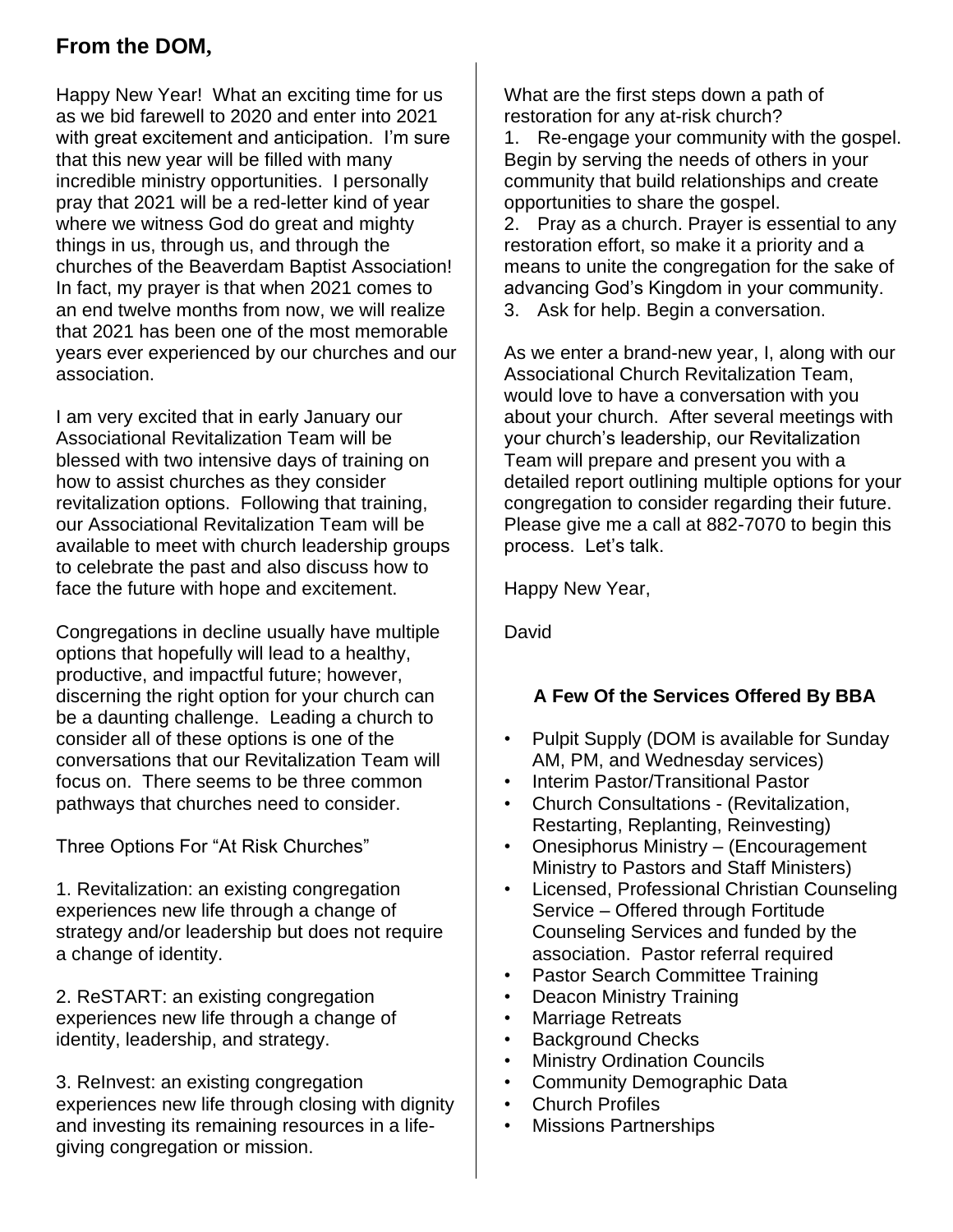## **Church Contributions**

|                                         | Nov 20           | Jan-Nov 20            |
|-----------------------------------------|------------------|-----------------------|
| Beaverdam                               | 183.34           | 2,280.47              |
| <b>Belmont</b><br><b>Bethel</b>         | 0.00<br>239.00   | 0.00<br>2,347.00      |
| Bethlehem                               | 0.00             | 0.00                  |
| Calvary                                 | 53.63            | 990.37                |
| Chauga                                  | 71.83            | 775.51                |
| Cheohee                                 | 200.00           | 2,620.00              |
| Clearmont                               | 0.00             | 2,820.89              |
| <b>College Street</b>                   | 0.00             | 5,408.47              |
| Coneross<br>Corinth - Seneca            | 75.00<br>0.00    | 825.00<br>1,350.00    |
| Corinth - Westminster                   | 500.22           | 2,000.00              |
| Cross Roads - Seneca                    | 100.28           | 1,412.85              |
| Cross Roads - Westminster               | 100.00           | 1,100.00              |
| Damascus                                | 0.00             | 150.00                |
| Davis Creek                             | 0.00             | 847.09                |
| Earle's Grove<br>Ebenezer               | 1,078.89<br>0.00 | 13,309.65<br>1,600.00 |
| Faith                                   | 65.00            | 169.00                |
| <b>Fants Grove</b>                      | 921.72           | 3,210.61              |
| Golden Corner                           | 0.00             | 0.00                  |
| <b>Heart Land</b>                       | 72.00            | 1,137.50              |
| Hepsibah                                | 780.34           | 8,583.74              |
| <b>Holly Springs</b><br>Hopewell        | 472.25<br>0.00   | 4,579.32<br>3,266.63  |
| Iglesia Bautista Bethel                 | 0.00             | 0.00                  |
| <b>Little River</b>                     | 0.00             | 0.00                  |
| Long Creek                              | 167.00           | 1,837.00              |
| Lydia                                   | 0.00             | 3,182.21              |
| Maranatha                               | 91.10            | 866.87                |
| Monte Vista<br><b>Mountain Rest</b>     | 25.00            | 275.00                |
| <b>Mountain View</b>                    | 620.55<br>100.00 | 7,621.48<br>1,100.00  |
| Mt. Freedom                             | 0.00             | 900.00                |
| Mt. Pleasant                            | 0.00             | 1,666.60              |
| Mt. Tabor                               | 248.59           | 2,003.87              |
| New Hope                                | 265.00           | 4,313.17              |
| Old Liberty                             | 232.52           | 2,967.46              |
| Open Door<br><b>Pleasant Grove</b>      | 125.00<br>0.00   | 1,375.00<br>245.85    |
| Pleasant Hill                           | 100.00           | 1,000.00              |
| Pleasant Ridge                          | 500.00           | 5,500.00              |
| Poplar Springs                          | 415.42           | 5,109.64              |
| Puerta Abierta                          | 0.00             | 0.00                  |
| <b>Reedy Fork</b>                       | 296.82           | 3,059.60              |
| Retreat<br>Return                       | 0.00<br>853.62   | 0.00<br>10,432.06     |
| Rock Hill                               | 0.00             | 400.00                |
| Rocky Knoll                             | 401.77           | 5,052.03              |
| Salem                                   | 0.00             | 5,000.00              |
| Scenic Heights                          | 300.00           | 3,300.00              |
| Seneca                                  | 1,285.00         | 13,103.30             |
| Shiloh<br><b>Snow Creek</b>             | 0.00             | 0.00<br>1,382.96      |
| Souls Harbor                            | 0.00<br>143.00   | 1,573.00              |
| South Union                             | 155.48           | 1,840.97              |
| Utica                                   | 1,506.32         | 15,665.12             |
| Walhalla                                | 300.00           | 700.00                |
| Welcome                                 | 179.18           | 2,528.21              |
| West Union                              | 0.00             | 0.00                  |
| Westminster<br><b>Westminster First</b> | 500.00<br>125.00 | 6,000.00<br>1,375.00  |
| <b>Wolf Stake</b>                       | 94.00            | 1,235.00              |
|                                         |                  |                       |
| Total                                   | 13,943.87        | 173,395.50            |
| <b>Other Contributions</b>              |                  | 316.00                |
| Church at the Well                      |                  | 700.00                |
|                                         |                  |                       |
| <b>Total Income</b>                     | 13,943.87        | 174,411.50            |

### **Church News**

### *Staff Changes:*

 Rev. Robert Whiten resigned from **Pleasant Grove** Baptist Church.

### *Staff Needed:*

 **New Hope** Baptist Church, Seneca, SC is currently seeking a part time (20 hr. per week) secretary to operations of the church office and assist the pastors and staff with a variety of administrative duties. Please submit your resume to joeyhawkins1973@gmail.com.

# Thank You!

**\*\*\*\*\*\*\*\*\*\*\*\*\*\*\*\*\*\*\*\*\*\*\*\*\*\***

Thank you to all the churches and individuals who made ministries through the association possible this year.

**\*\*\*\*\*\*\*\*\*\*\*\*\*\*\*\*\*\*\*\*\*\*\*\*\***

"Brothers, I do not consider that I have made it my own. But one thing I do: forgetting what lies behind and straining forward to what lies ahead, I press on toward the goal for the prize of the upward call of God in Christ Jesus." – Philippians 3:13-14



Thank you to Sharon and Randy McManamay, Roy Dodd, and Janet Davis for checking BBA's prisoner packets.

A special thanks to Mildred Dodd for preparing lunch for everyone and to David Shirley for delivering the packets to Columbia.

Thanks to all the churches who contributed to the collection. BBA collected a total of 670 packets, 150 were sent to Oconee Detention Center.



Christian sympathy is extended to Gerald Towe, worship leader of Ebenezer Baptist Church, in the passing of his mother, Dorothy "Dot" Mae Nichols Towe.